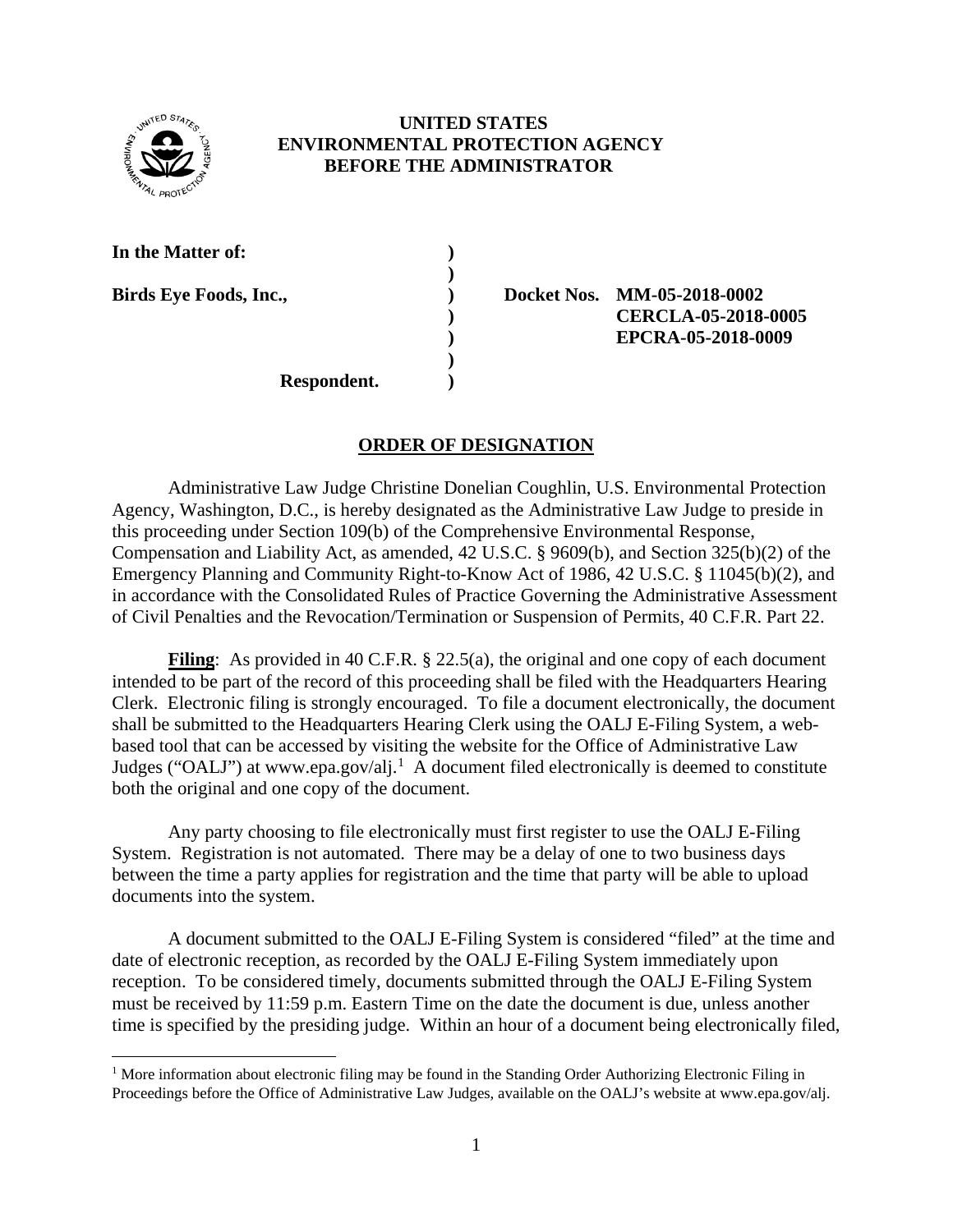the OALJ E-Filing System will generate an electronic receipt of the submission that will be sent by email to both the party submitting the document and the Headquarters Hearing Clerk.

The OALJ E-Filing System will accept any type of digital file, but the file size is limited to 70 megabytes.<sup>[2](#page-1-0)</sup> Electronically filed textual documents must be in Portable Document Format ("PDF").

Alternatively, documents may be filed by U.S. mail, commercial delivery service, personal delivery, or facsimile (if fewer than 20 pages). To file a document using the U.S. Postal Service, the document shall be sent to the following mailing address:

> Mary Angeles, Headquarters Hearing Clerk U.S. Environmental Protection Agency Office of Administrative Law Judges 1200 Pennsylvania Ave., NW Mail Code 1900R Washington, DC 20460

To file a document using a commercial delivery service, such as UPS and FedEx, or by delivering the document in person, the document shall be sent to the following physical address:

> Mary Angeles, Headquarters Hearing Clerk U.S. Environmental Protection Agency Office of Administrative Law Judges Ronald Reagan Building, Room M1200 1300 Pennsylvania Ave., NW Washington, DC 20004

 $\overline{\phantom{a}}$ 

To file a document using facsimile, the document shall be sent to (202) 565-0044.

A document submitted by U.S. mail, commercial delivery service, personal delivery, or facsimile is considered "filed" when the Headquarters Hearing Clerk physically receives it, as reflected by the inked date stamp physically applied by the Headquarters Hearing Clerk to the paper copy of the document. The OALJ is open to receive such paper filings between 8:30 a.m. and 4:30 p.m. Eastern Time, Monday through Friday.

Regardless of the method of filing, the original of all filed documents must be signed in accordance with 40 C.F.R. § 22.5(c), and must contain a return name, mailing address, telephone number, and email address.

**Service**: A copy of each document filed in this proceeding shall be "served" by the filing party on the presiding judge and on all other parties. 40 C.F.R. § 22.5(b). Documents may be served by U.S. mail, commercial delivery service, or personal delivery, or by facsimile or email, if service by those electronic means is consented to in writing, in accordance with 40 C.F.R. §

<span id="page-1-0"></span><sup>&</sup>lt;sup>2</sup> If your multimedia file exceeds 70 megabytes, you may submit the file on a compact disc or USB flash drive and mail it to one of the addresses listed herein or contact the main number for the Office of Administrative Law Judges at (202) 564-6255 for instructions on alternative electronic filing methods.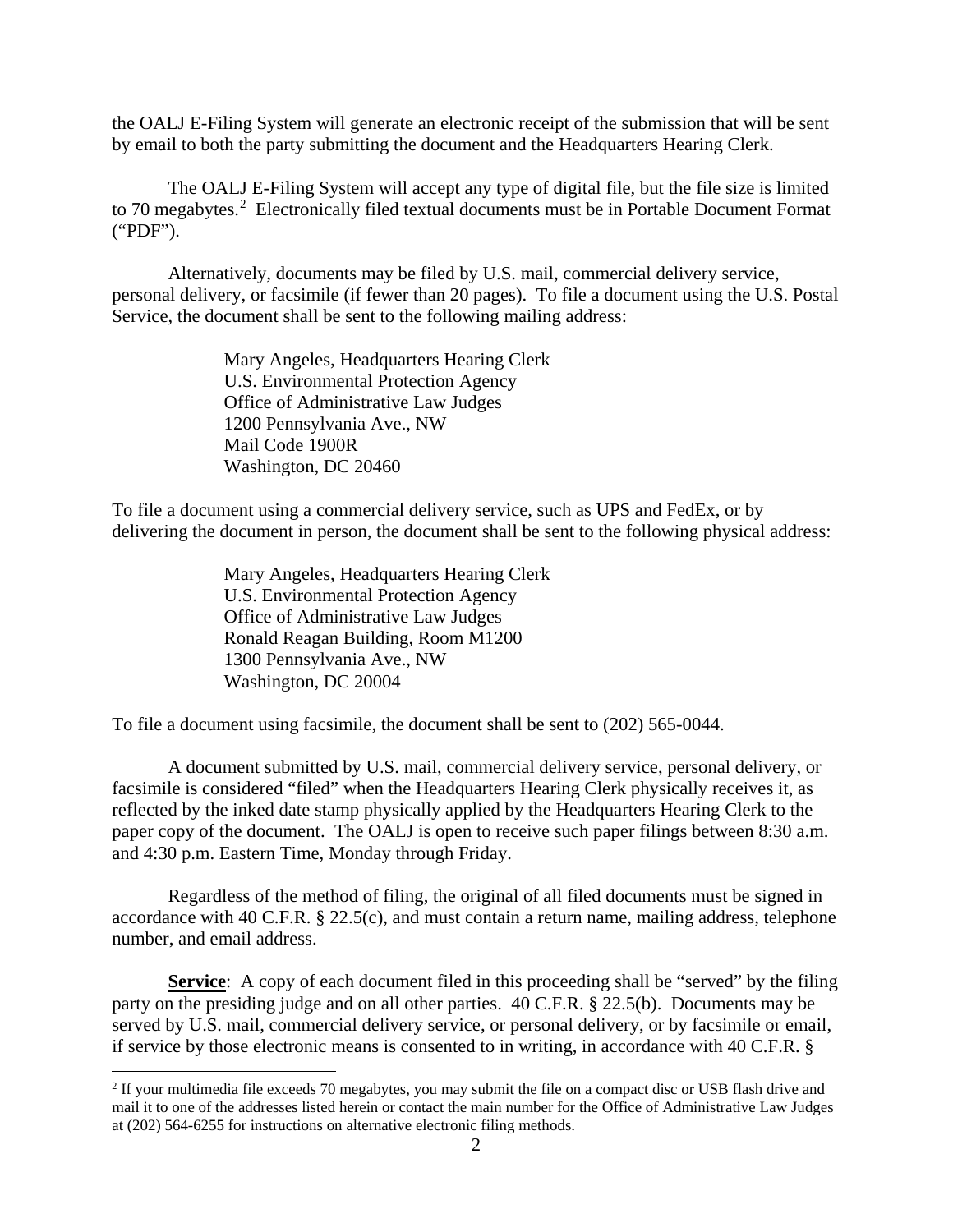22.5(b)(2). Documents filed electronically through the OALJ E-Filing System are deemed to have also been served electronically on the presiding judge. If documents are served on the presiding judge by U.S. mail, commercial delivery service, or personal delivery, the respective addresses listed above shall be used. If documents are served on the presiding judge by facsimile, the facsimile number listed above shall be used. Service will be considered complete upon mailing, when placed in the custody of a commercial delivery service, upon personal delivery, or upon transmission by facsimile or email. 40 C.F.R. § 22.7(c).

**Privacy Act Statement; Notice of Disclosure of Confidential and Personal Information; Waiver of Confidentiality and Consent to Public Disclosure**:The parties are cautioned that, unless redacted, all information filed with this Tribunal will be made publicly available. Thus, the parties are hereby advised not to file, or to redact (i.e., remove or obscure) where filing is necessary, any Confidential Business Information ("CBI") or Personally Identifiable Information ("PII") pertaining to any person. This may include information that, if disclosed to the public, would constitute an unwarranted invasion of personal privacy, such as Social Security numbers, medical records, and personal financial information.

**To the extent that any person files or submits any un-redacted Confidential Business Information ("CBI") or Personally Identifiable Information ("PII") pertaining to themselves or their client, that person thereby waives any claims to confidentiality and thereby consents to public disclosure by EPA, including posting on the Internet, of all such information they submit. To protect such information against public disclosure, parties must follow the procedures specified on the OALJ's website at www.epa.gov/alj.** 

 $U'U'$ 

 Susan L. Biro Chief Administrative Law Judge

Dated: July 20, 2018 Washington, D.C.